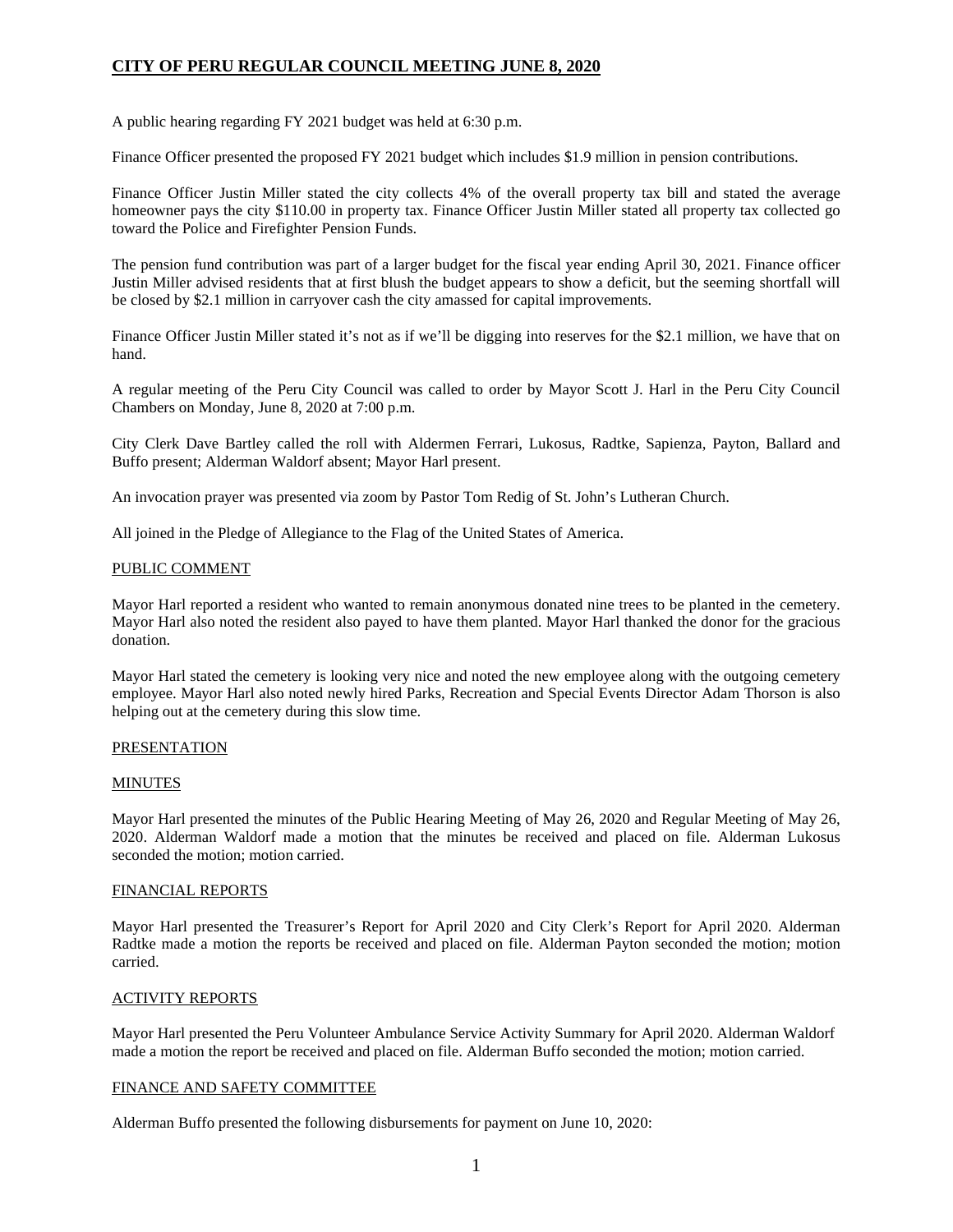| <b>FUND NAME</b>    | <b>TOTAL EXPENSES</b> |
|---------------------|-----------------------|
| General Fund        | \$1,246,890.01        |
| Insurance Fund      | 17,326.11             |
| <b>Utility Fund</b> | 805,551.86            |
| <b>Airport Fund</b> | 5,864.98              |
| Total               | \$2,075,632.96        |

Alderman Buffo made a motion that the report be received, placed on file and the bills be paid in the usual manner. Alderman Payton seconded the motion. City Clerk Dave Bartley called the roll with Aldermen Ferrari, Waldorf, Lukosus, Radtke, Sapienza, Payton, Ballard and Buffo voting aye; motion carried.

Alderman Radtke made a motion to approve \$10,000 donation to Illinois SBDC at Starved Rock Alliance. City Clerk Dave Bartley called the roll with Aldermen Ferrari, Waldorf, Lukosus, Radtke, Sapienza, Payton, Ballard and Buffo voting aye; motion carried.

Alderman Payton made a motion to renew Boiler & Machinery Insurance with Liberty Mutual through Dimond Brothers Insurance in the amount of \$69,659. Alderman Sapienza seconded the motion. Alderman Payton noted a 5% increase and the issue with 2 of our generators. Alderman Payton stated one has been excluded our jet engine is now on a catastrophic rider, so the increase is not bad. City Clerk Dave Bartley called the roll with Aldermen Ferrari, Waldorf, Lukosus, Radtke, Sapienza, Payton, Ballard and Buffo voting aye; motion carried.

## PUBLIC SERVICES COMMITTEE

Alderman Waldorf made a motion to approve quote from Ladzinski Concrete Finishing Co. in the amount of \$12,990 for sidewalk replacement along Bluff Street. Alderman Ballard seconded the motion. City Clerk Dave Bartley called the roll with Aldermen Ferrari, Waldorf, Lukosus, Radtke, Sapienza, Payton, Ballard and Buffo voting aye; motion carried.

Alderman Lukosus made a motion to award bid for the Eakas transformer, to the lowest bidder, T&R Electric in the amount of \$82,843. Alderman Ballard seconded the motion. City Clerk Dave Bartley called the roll with Aldermen Ferrari, Waldorf, Lukosus, Radtke, Sapienza, Payton, Ballard and Buffo voting aye; motion carried.

Alderman Ballard made a motion to authorize the mayor to execute proposed Rebuild Illinois Grant Application. Alderman Waldorf seconded the motion. City Clerk Dave Bartley called the roll with Aldermen Ferrari, Waldorf, Lukosus, Radtke, Sapienza, Payton, Ballard and Buffo voting aye; motion carried.

## REPORT OF CITY ATTORNEY/ORDINANCES AND RESOLUTIONS

Corporate Counsel Scott Schweickert minutes of Planning/Zoning hearing held on June 3, 2020 concerning the petition of Petition Daniel G. Baumgarten And Ann E. Baumgarten concerning property located at 1901 Pine Street, Peru, IL. Alderman Ballard made a motion the minutes be received, placed on file and concur with the recommendation. Alderman Buffo seconded the motion: motion carried.

Corporate Counsel Scott Schweickert presented a proposed ordinance entitled:

## **ORDINANCE NO. 6483**

# **AN ORDINANCE GRANTING A VARIANCE UNDER THE ZONING ORDINANCE OF THE CITY OF PERU AS SOUGHT BY THE PETITION OF DANIEL G. BAUMGARTEN AND ANN E. BAUMGARTEN CONCERNING PROPERTY LOCATED AT 1901 PINE STREET, PERU, IL**

Alderman Ballard made a motion the resolution be adopted as written and read. Alderman Lukosus seconded the motion. City Clerk Dave Bartley called the roll with Aldermen Ferrari, Waldorf, Lukosus, Radtke, Sapienza, Payton, Ballard and Buffo voting aye; motion carried.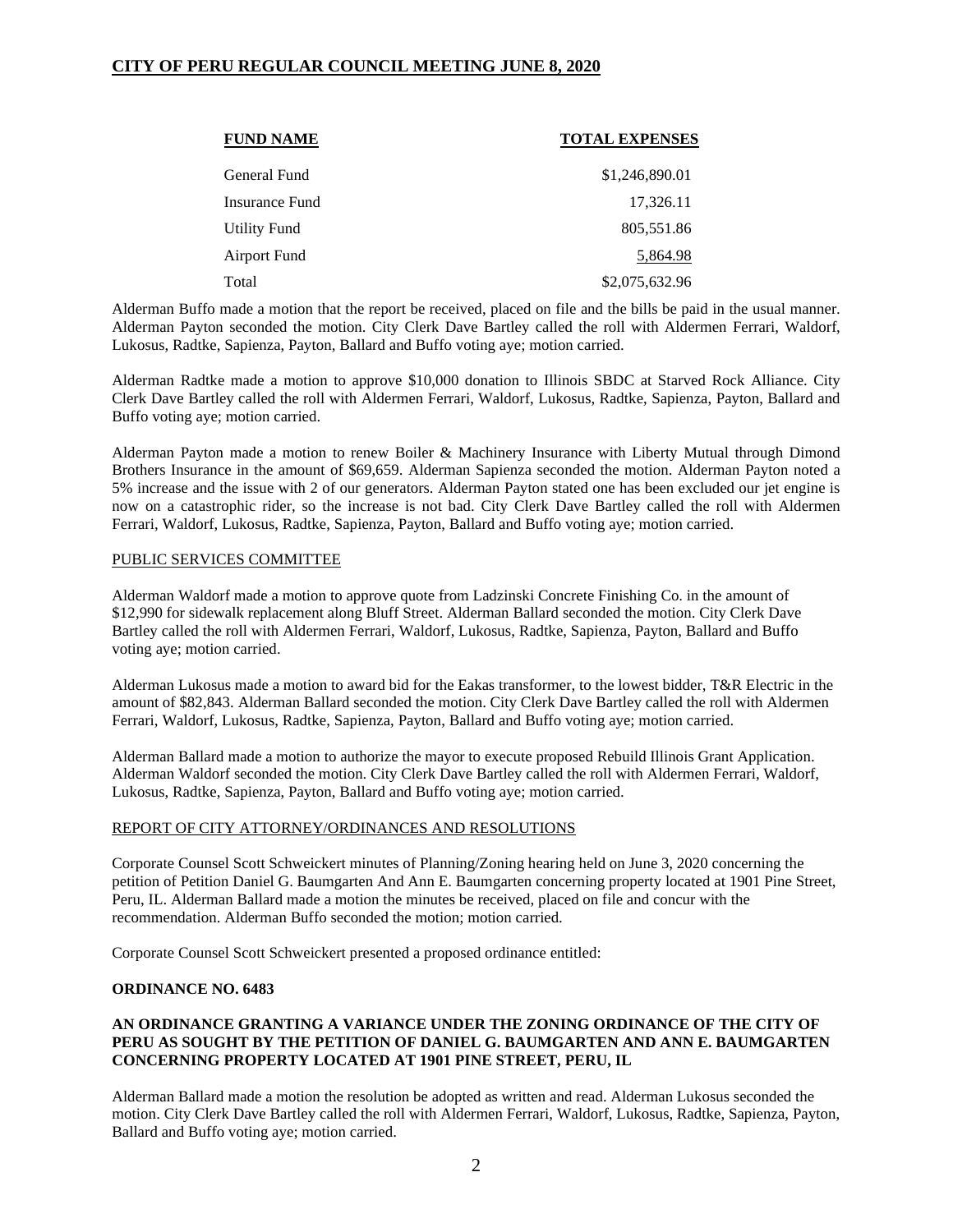Corporate Counsel Scott Schweickert presented the minutes of Planning/Zoning Commission hearing held on June 3, 2020 regarding the petition of John P. Atkins and Gina L. Atkins concerning property located at 1916 Fulton Street, Peru, IL. Alderman Waldorf made a motion the minutes be received, placed on file and concur with recommendation. Alderman Lukosus seconded the motion; motion carried.

Corporate Counsel Scott Schweickert presented a proposed ordinance entitled:

# **ORDINANCE NO. 6484**

# **AN ORDINANCE GRANTING A VARIANCE UNDER THE ZONING ORDINANCE OF THE CITY OF PERU AS SOUGHT BY THE PETITION OF JOHN P. ATKINS AND GINA L. ATKINS CONCERNING PROPERTY LOCATED AT 1916 FULTON STREET, PERU, IL**

Alderman Lukosus made a motion the resolution be adopted as written and read. Alderman Waldorf seconded the motion. City Clerk Dave Bartley called the roll with Aldermen Ferrari, Waldorf, Lukosus, Radtke, Sapienza, Payton, Ballard and Buffo voting aye; motion carried.

Corporate Counsel Scott Schweickert presented a proposed ordinance entitled:

## **ORDINANCE NO. 6485**

## **AN ORDINANCE OF THE CITY OF PERU, LASALLE AND BUREAU COUNTIES, ILLINOIS, PROVIDING FOR THE ISSUANCE OF NOT TO EXCEED \$10,000,000 GENERAL OBLIGATION BONDS, SERIES 2020, PROVIDING THE DETAILS OF SUCH BONDS AND FOR A LEVY OF TAXES SUFFICIENT TO PAY THE PRINCIPAL OF AND INTEREST ON SUCH BONDS, AND RELATED MATTERS.**

Alderman Lukosus made a motion the resolution be adopted as written and read. Alderman Waldorf seconded the motion. City Clerk Dave Bartley called the roll with Aldermen Ferrari, Waldorf, Lukosus, Radtke, Sapienza, Payton, Ballard and Buffo voting aye; motion carried.

Corporate Counsel Scott Schweickert presented a proposed ordinance entitled:

## **ORDINANCE NO. 6486**

# **AN ORDINANCE APPROVING THE BUDGET FOR FISCAL YEAR MAY 1, 2020 TO APRIL 30, 2021, BOTH INCLUSIVE**

Alderman Payton made a motion the resolution be adopted as written and read. Alderman Sapienza seconded the motion. City Clerk Dave Bartley called the roll with Aldermen Ferrari, Waldorf, Lukosus, Radtke, Sapienza, Payton, Ballard and Buffo voting aye; motion carried.

City Clerk Dave Bartley presented a proposed resolution entitled:

## **RESOLUTION NO. 2020-22**

# **RESOLUTION COMMITTING LOCAL FUNDS (REBUILD ILLINOIS GRANT-NORTH AREA TRUNK SEWER PROJECT)**

Alderman Lukosus made a motion the resolution be adopted as written and read. Alderman Buffo seconded the motion. City Clerk Dave Bartley called the roll with Aldermen Ferrari, Waldorf, Lukosus, Radtke, Sapienza, Payton, Ballard and Buffo voting aye; motion carried.

# PROCLAMATIONS

## UNFINISHED BUSINESS